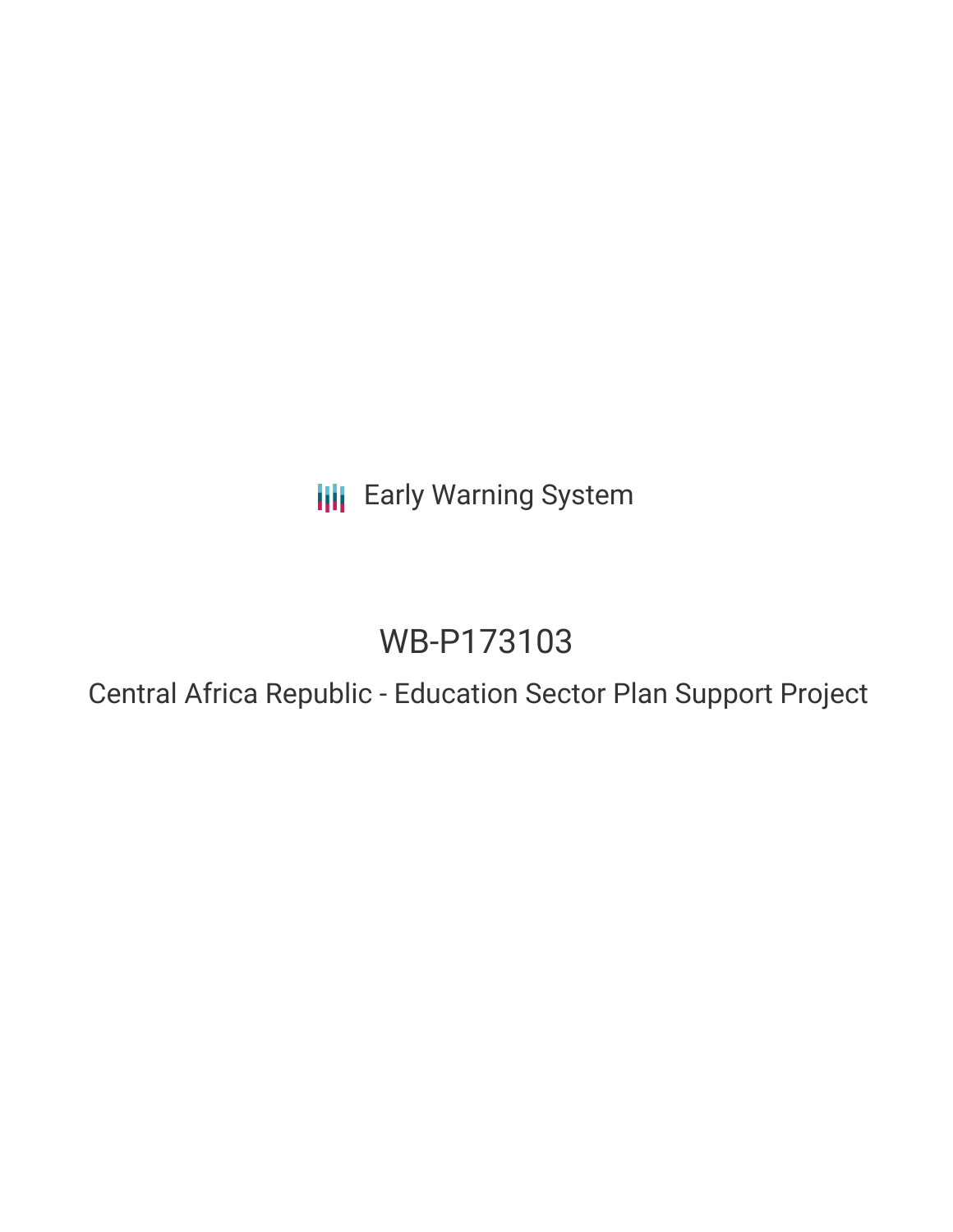

#### **Quick Facts**

| <b>Countries</b>               | Central African Republic                      |
|--------------------------------|-----------------------------------------------|
| <b>Financial Institutions</b>  | World Bank (WB)                               |
| <b>Status</b>                  | Proposed                                      |
| <b>Bank Risk Rating</b>        |                                               |
| <b>Voting Date</b>             | 2020-12-08                                    |
| <b>Borrower</b>                | Ministry of Economy, Planning and Cooperation |
| <b>Sectors</b>                 | <b>Education and Health</b>                   |
| <b>Investment Amount (USD)</b> | $$31.60$ million                              |
| <b>Project Cost (USD)</b>      | $$31.60$ million                              |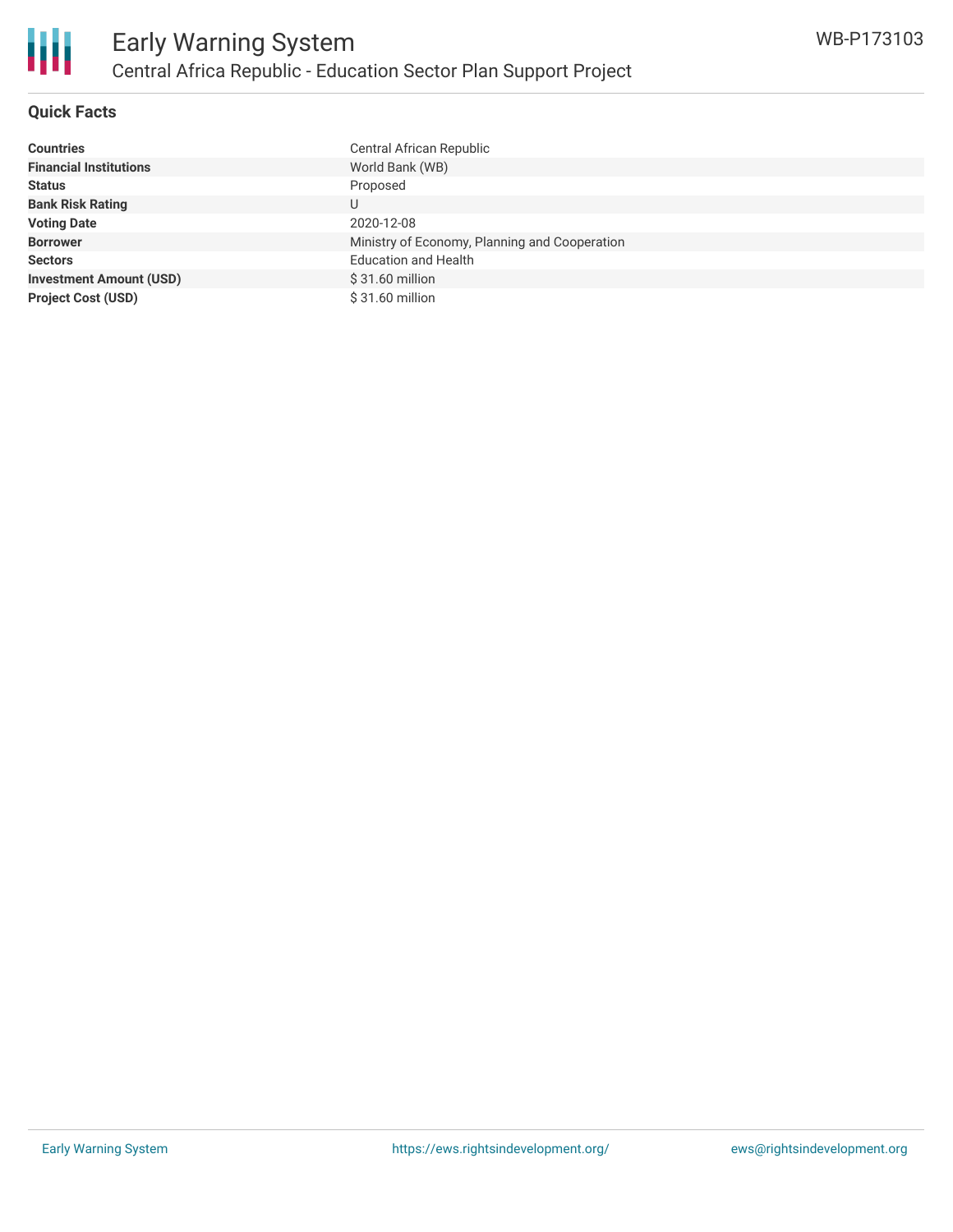

#### **Project Description**

The Project Development Objectives (PDO) are to: (i) improve conditions for teaching and learning, (ii) increase access to basic for vulnerable groups (girls, children with disabilities and children living in regions with low primary education access rates) and (iii) strengthen the systems governing the recruitment, deployment, and management of teachers.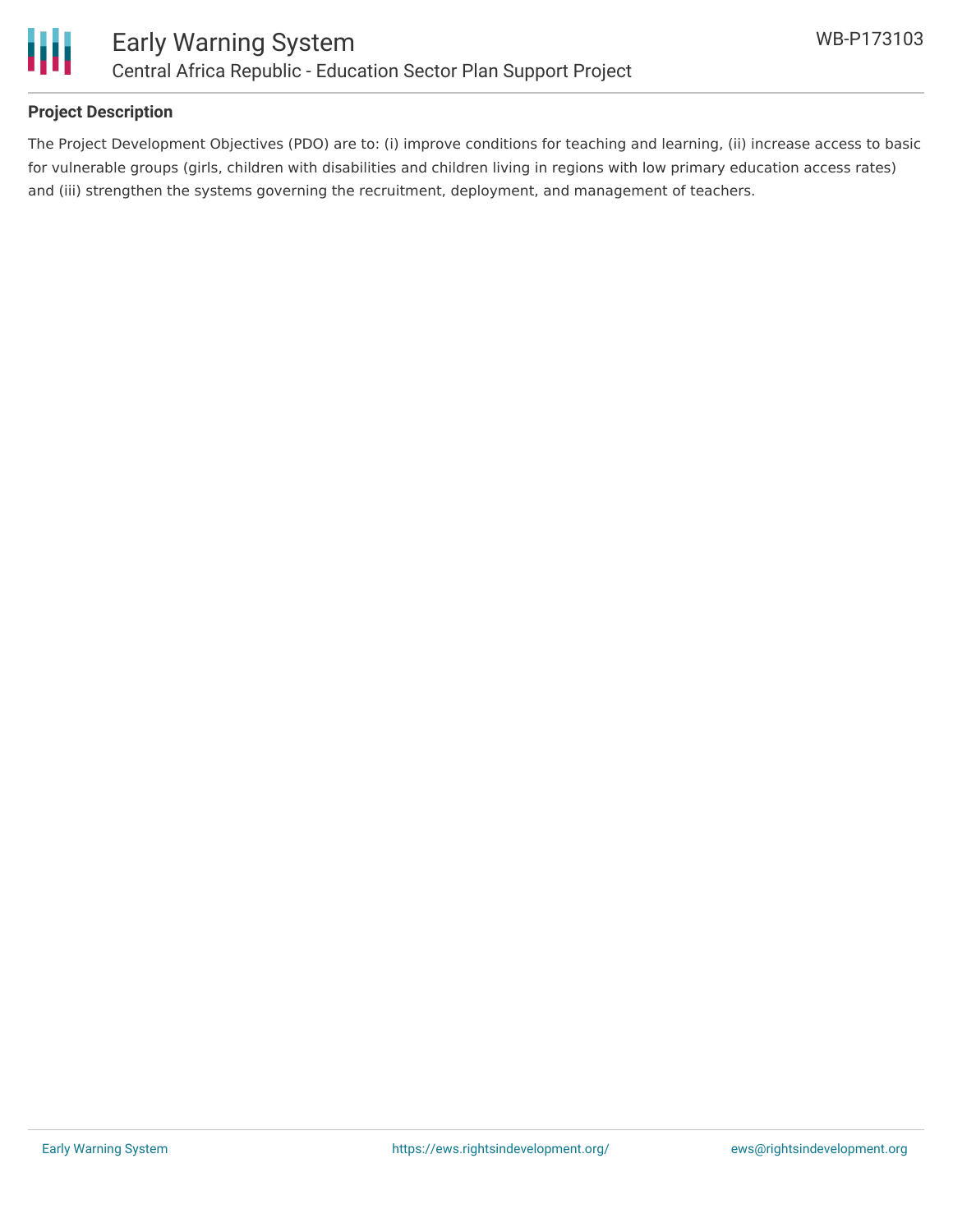

### Early Warning System Central Africa Republic - Education Sector Plan Support Project

#### **Investment Description**

World Bank (WB)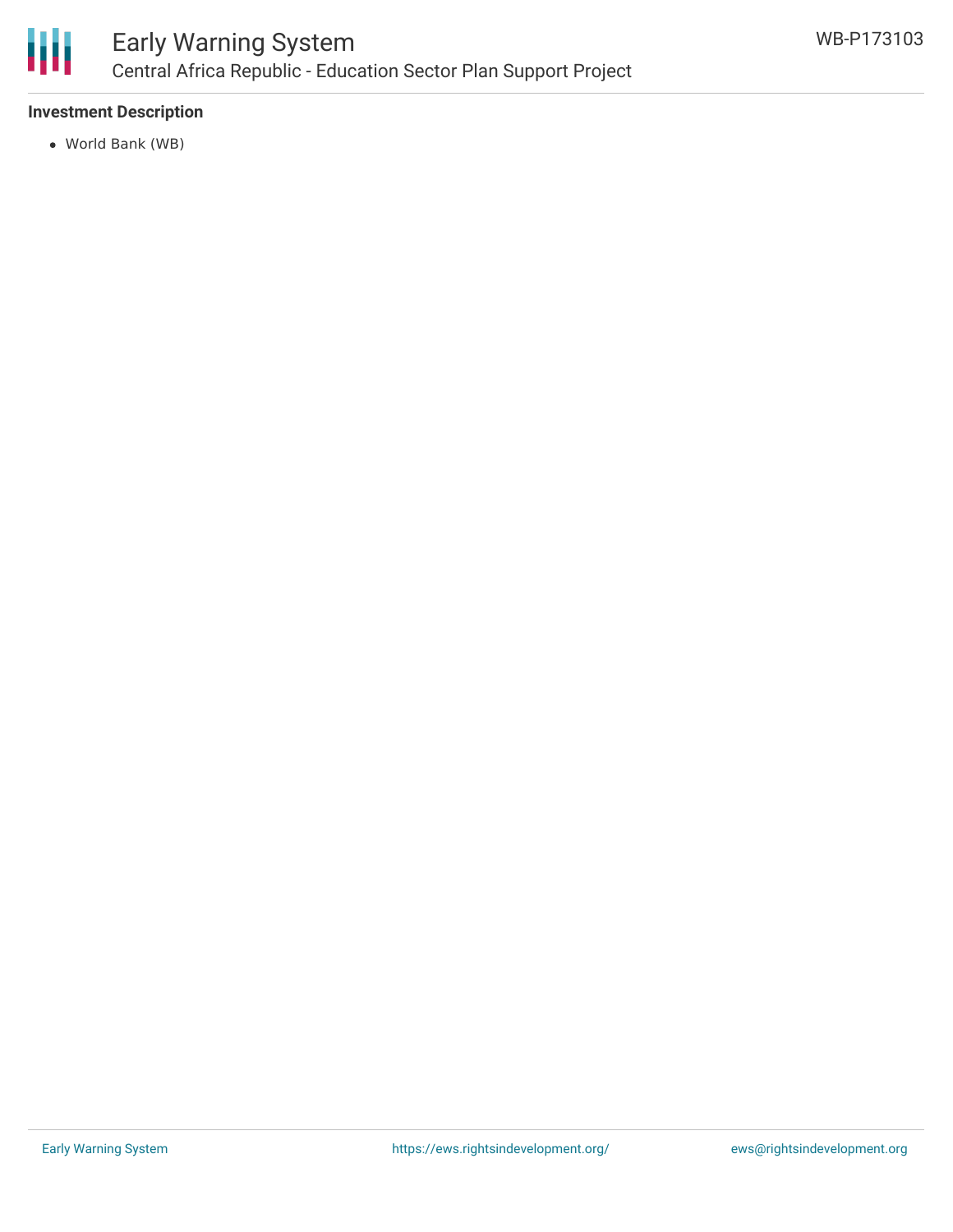

#### **Contact Information**

Ministry of Primary and Secondary Education MADA Ernest Directeur de Cabinet mada\_ernest@yahoo.fr

ACCOUNTABILITY MECHANISM OF WORLD BANK

The World Bank Inspection Panel is the independent complaint mechanism and fact-finding body for people who believe they are likely to be, or have been, adversely affected by a World Bank-financed project. If you submit a complaint to the Inspection Panel, they may investigate to assess whether the World Bank is following its own policies and procedures for preventing harm to people or the environment. You can contact the Inspection Panel or submit a complaint by emailing ipanel@worldbank.org. You can learn more about the Inspection Panel and how to file a complaint at: https://www.inspectionpanel.org.